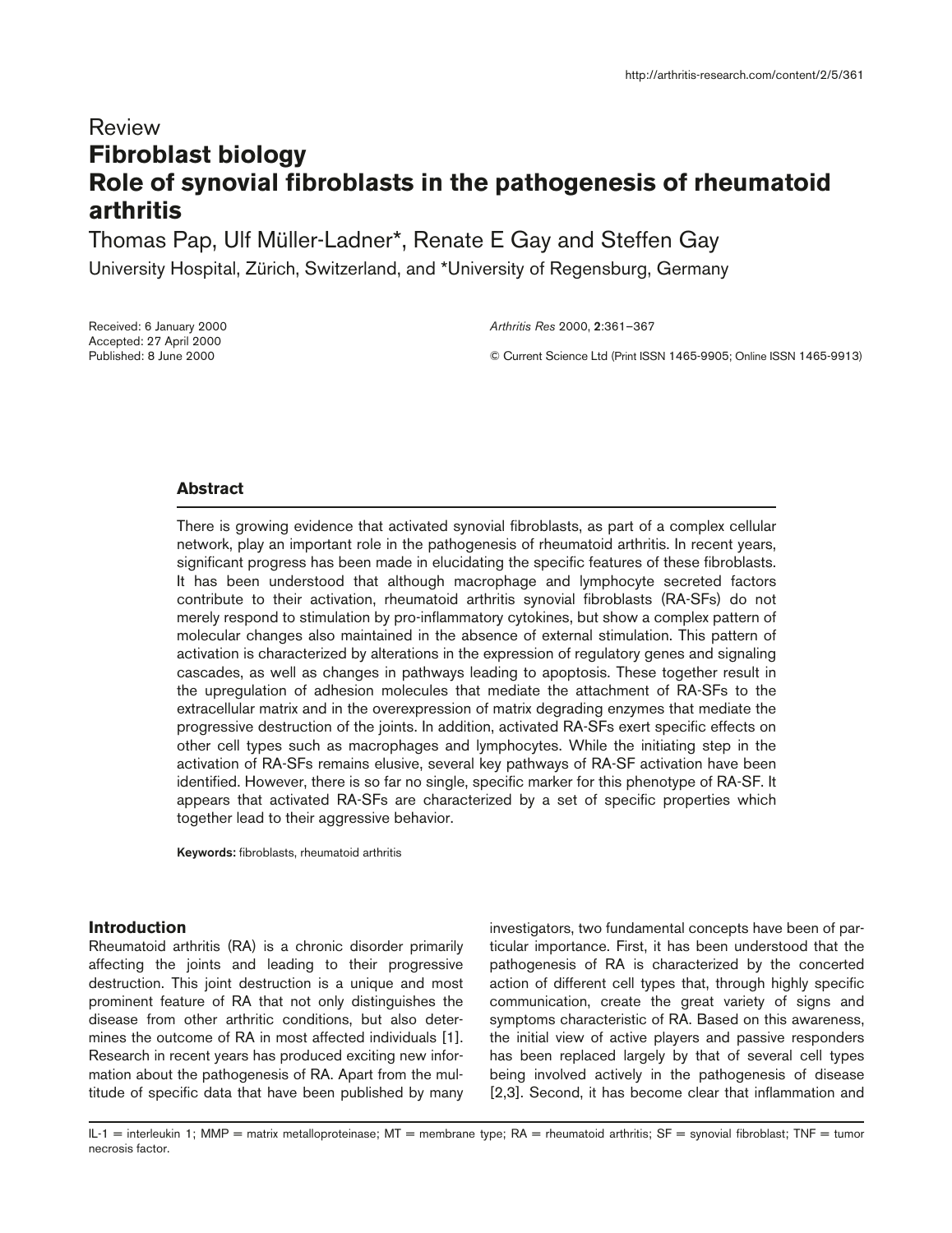auto-immunity are key features of RA, but do not constitute by far the only relevant mechanisms of disease. Instead, growing evidence suggests that, in addition to macrophages and T cells, activated synovial fibroblasts (SFs) play a major role in both initiating and driving RA [4]. Therefore, these cells have been studied intensively over recent years, and it has been understood that the specific properties of activated RA-SFs not only cause their aggressive behavior, but may also explain some other aspects of RA. By focusing on recent data, this review will outline the current knowledge about the molecular changes in activated RA-SFs and point to the consequences with respect to the pathogenesis of disease.

## **Morphology and altered behavior of activated RA-SFs**

A key observation concerning SFs in RA was the description of different subpopulations within the synovial membrane [5]. It is now well established that RA-SFs in the most superficial layer of the synovium—the lining—differ substantially not only from SFs in normal synovial tissue, but also from SFs in deeper layers of the rheumatoid synovium. These differences appear characteristic for RA and can be seen both in the morphology and in biological properties. Specifically, RA-SFs in the lining layer display numerous features of cellular activation that ultimately result in an aggressive, invasive behavior. At a morphological level, a more rounded shape, a large pale nucleus and prominent nucleoli characterize the activated phenotype of RA-SFs. In culture, these cells grow in an anchorage-independent manner [6] over multiple passages and can escape contact inhibition. The most characteristic feature is the ability of activated RA-SFs to attach to the articular cartilage and deeply invade the extracellular matrix. Apart from the question of what initiates cellular activation, the problem of whether the activation of RA-SFs is an intrinsic property of these cells or is purely a response to inflammatory cytokines has been of crucial importance. Growing evidence interestingly suggests that the changes resulting in the activation (sometimes also called partial transformation) of RA-SFs constitute stable long-term alterations that are maintained even in the absence of pro-inflammatory cytokines. The most convincing piece of evidence supporting this hypothesis has come from the severe combined immunodeficient mouse co-implantation model of RA [7]. In this model, isolated RA-SFs are implanted with normal human cartilage under the renal capsule of severe combined immunodeficient mice. Because of the lack of a functional immune system, these mice do not reject the implants, allowing one to study the interaction of the RA-SFs with the normal articular cartilage. As shown in several studies, RA-SFs attach to and deeply invade the co-implanted cartilage in this *in vivo* model of RA [7–10]. In contrast, normal SFs, osteoarthritis SFs or dermal fibroblasts do not show such an invasive behavior. This experimental setting investigates the invasive behavior of RA-SFs

in the absence of human inflammatory cells and cytokines; therefore, the differences in the behavior of RA-SFs, osteoarthritis SFs and normal SFs have been taken as evidence for the stable, intrinsic activation of RA-SFs.

## **Alterations in signaling pathways and apoptosis**

Several lines of evidence indicate that both the altered morphology and the aggressive behavior of RA-SFs result from specific changes in the transcription of diseaserelevant genes and in intracellular signaling cascades. Among the factors involved in the activation of RA-related genes, the AP-1 transcription factor is of special interest. It consists of the c-Fos and c-Jun elements, and is key in signaling pathways that ultimately lead to the degradation of cartilage and bone. Several studies have shown that c-*fos* is overexpressed in the RA synovium [11–14]. Asahara *et al* analyzed nuclear extracts from synovial cells and found a high DNA-binding activity of AP-1 in the tissues of RA patients, but negligible activity in osteoarthritis tissue specimens [15]. This is important because the promoters of several disease-relevant genes such as those encoding matrix metalloproteinases (MMPs) contain binding sites for AP-1. In addition, the AP-1 transcription factor is involved in the tissue-specific expression of MMPs [16]. Interestingly, AP-1 activity is found predominantly in fibroblast-like cells, and correlates with both the *in situ* expression of c-*fos* and c-*jun* mRNA and disease activity [15].

The transcription factor NF-κB is also activated in RA-SFs [17], and appears to be important in perpetuating disease as well as in mediating synovial inflammation [17–20]. Not only is NF-κB induced by several pro-inflammatory cytokines, but also its activation conversely stimulates the transcription of disease-relevant genes such as those encoding adhesion molecules and cytokines. Consequently, overexpression of IκBa, the natural inhibitor of NF-κB, leads to the downregulation of pro-inflammatory cytokines. In addition, recent data have linked NF-κB with reduced apoptosis of synovial cells [17]. Like AP-1, NF-κB induces the expression of MMPs [21], but it is unclear which regulatory pathway contributes most significantly to the altered expression of MMPs in RA.

Tumor suppressor genes have recently become of interest in explaining important features of cellular activation of RA-SFs. Thus, alterations in the expression and function of p53 have been associated with some important features of RA-SFs because Firestein *et al* described somatic mutations of p53 in RA-SFs [22]. The predicted amino acid substitutions, interestingly, are similar to those commonly observed in a variety of tumors. It was concluded from these data that, by resulting in a nonfunctional 'cell death suppressor', such mutations could contribute to an extended life span of activated cells aggressively destroying cartilage and bone. Further evidence supporting this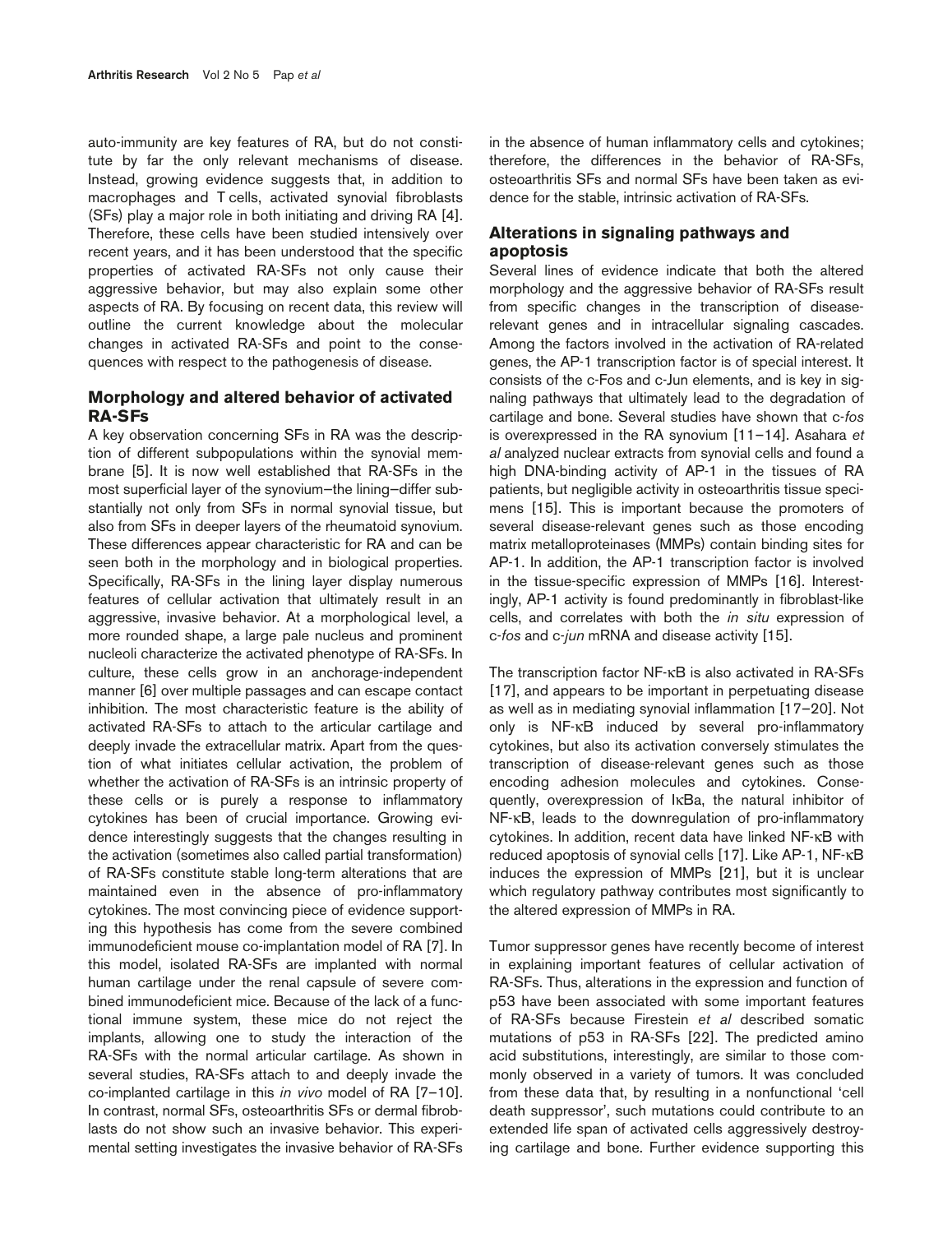hypothesis has emerged from recent observations demonstrating that the inhibition of p53 causes the transformation of normal SFs into cells with aggressive behavior characteristic of that seen in RA [23]. As shown in a study by Kullmann *et al*, RA patients from another part of the world did not reveal mutations of p53 [24]; therefore, it may be hypothesized that inhibition of p53 constitutes only part of the mechanism of cellular activation in RA, and that the pattern of cellular changes differs within the affected patients.

Our laboratory recently demonstrated that aggressive RA-SFs lack the expression of mRNA for the novel tumor suppressor *PTEN* [10], the protein product of which exhibits tyrosine phosphatase activity as well as extensive homology to the cytoskeletal proteins tensin and auxillin [25]. *In situ* hybridization on a RA synovium revealed a distinct expression pattern of *PTEN*, with negligible staining in the lining layer but abundant expression in the sublining. In contrast, normal synovial tissue exhibited homogeneous staining for *PTEN* [10]. Only 40% of cultured RA-SFs expressed *PTEN*, and severe combined immunodeficient mouse experiments showed no staining for *PTEN* in those cells aggressively invading the cartilage. A recent study of interest by Di Cristofano *et al* demonstrated that *PTEN* is involved critically not only in the aggressive behavior of cells, but also as an essential mediator of Fas response [26], providing a further link between invasiveness and resistance to apoptosis in activated cells.

The question of whether the massive synovial hyperplasia characteristic for RA is mainly due to the proliferation of RA-SFs or to defective apoptosis is still a matter for discussion. Over recent years, evidence has been accumulated for both hypotheses. On the basis of the well-known phenomenon that RA-SFs can grow very fast over multiple passages *in vitro*, cell proliferation has been considered the major mechanism for the hyperplastic growth of the RA synovium. Support for this notion has come from the demonstration that key regulators of cellular proliferation, such as the proto-oncogene c-*myc*, are overexpressed in RA [27]. In addition, recent data from Hashiramoto *et al* and from our own laboratory indicate that inhibition of c-*myc* through gene transfer reduces the growth of RA-SFs [9,28]. In the context of synovial cell proliferation, interesting data have arisen from a study by Taniguchi *et al* [29], which show that gene transfer with the p16INK4a senescence gene only inhibited the growth of SFs *in vitro*, but ameliorated the course of rat adjuvant arthritis as well when applied *in vivo* [29].

The hypothesis that proliferation of activated RA-SFs constitutes the major driving force of synovial hyperplasia has been challenged by observations indicating SFs do not proliferate faster than cells from osteoarthritis patients [30]. Studies using <sup>3</sup>H-thymidine incorporation revealed a proliferation rate of only 1–5% [31], and mitosis is also rarely found in RA synovial tissue [32]. There is accumulating evidence that an alteration in apoptosis contributes significantly to the synovial hyperplasia in RA. Despite earlier reports, based on results from experiments using DNA labeling techniques, suggesting an increased rate of apoptosis among RA-SFs [33], recent data have demonstrated that apoptosis is a rare event in the rheumatoid synovium [34]. The lack of apoptosis in RA-SFs appears to have two aspects: the missing ability of RA-SFs to complete pathways initiated by pro-apoptotic stimuli, and the partial resistance to such stimuli. The former is documented by the aforementioned discrepancy between the high number of DNA strand breaks and the low frequency of completed apoptosis. The resistance of RA-SFs to apoptosis is caused by the prominent upregulation of anti-apoptotic molecules in RA-SFs. In this context, the induction of apoptosis through the Fas/Apo-1/CD95 pathway is of particular interest [35]. Several reports have demonstrated that RA-SFs are susceptible to Fas-induced apoptosis [35]. This appears to apply only to about 20% of RA-SFs however; the majority are not only unable to complete apoptosis, but are also resistant to the induction of apoptosis through the Fas pathway. Recent data indicate that this specific feature of RA-SFs is linked to the expression of several anti-apoptotic molecules that counteract key pathways in the apoptosis cascade. In this context, we have demonstrated most recently the overexpression of sentrin in RA-SFs [36]. Sentrin (also called SUMO-1) is a ubiquitin-like protein that has been shown to interact with the signal-competent forms of Fas/Apo-1 and tumor necrosis factor (TNF) receptor-1, and thereby to protect cells against apoptosis mediated by Fas and TNF [37]. Sentrin is, interestingly, found predominantly in RA-SFs of the lining layer. In contrast, normal synovial cells express very little sentrin [36]. Quantitative analysis of sentrin expression in cultured SFs revealed an increase of sentrin mRNA expression of greater than 30-fold as compared with osteoarthritis SFs and normal fibroblasts [36]. Taken together, alteration in the ability to undergo apoptosis may not only play a role in the hyperplasia of the rheumatoid synovium, but also, even more importantly, extend the life span of activated RA-SFs at sites of matrix degradation, thus contributing indirectly to the destruction of articular structures.

#### **Adhesion molecules**

One crucial consequence of the activation of RA-SFs is the expression and upregulation of different adhesion molecules that mediate the attachment of these cells to the cartilage. Among the different adhesion molecules that contribute to this process, β1 integrins appear to be involved most significantly. The expression of β1 integrins such as VLA-3, VLA-4 and VLA-5 on SFs has been demonstrated in several studies [38,39]. Rinaldi *et al* also demonstrated that antibodies against β1 integrin inhibited, at least in part, the binding of RA-SFs to the extracellular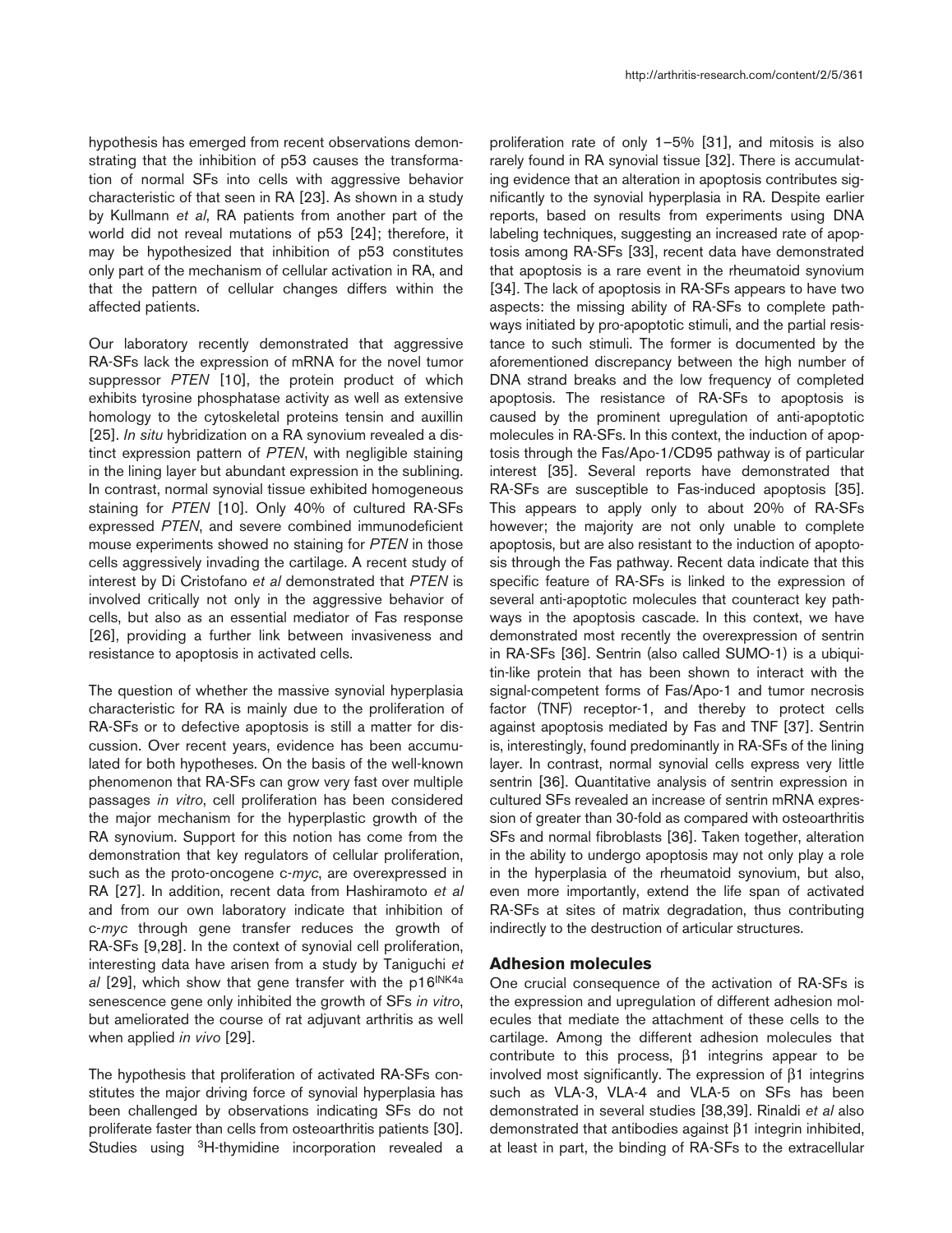matrix [38]. Several integrins function as fibronectin receptors, and therefore it has been suggested that the fibronectin-rich environment of the RA cartilage surface facilitates the adhesion of RA-SFs to the articular cartilage. This notion was supported by data from Müller-Ladner *et al* showing that CS-1, a spliced isoform of fibronectin, is expressed highly in the RA synovium [40]. However, integrins not only function as receptor molecules, but also interact with several signaling pathways involved in the pathogenesis of RA [41]. The expression of early cell cycle genes such as c-*fos* and c*-myc* is specifically stimulated by integrin-mediated cell adhesion. Gene expression driven by the *fos* promoter shows strongly synergistic activation by integrin-mediated cell adhesion [42,43]. These data contribute to the understanding that the role of adhesion molecules in RA is not restricted to the attachment of the synovium to cartilage and bone, but involves complex regulatory functions including the recruitment of inflammatory cells as well as the induction of MMP expression.

#### **Role of RA-SFs in matrix degradation**

It is now well understood that RA-SFs contribute significantly to matrix degradation in RA through the expression of matrix degrading enzymes such as MMPs [44] and cathepsins [45] (Fig. 1). Interest has so far focused mainly on the MMPs, and numerous reports have implicated MMPs in rheumatoid joint destruction [46–50]. MMPs have not only been found at elevated levels in synovial fluid of RA patients [51], but *in situ* studies have revealed strong expression of MMPs in the rheumatoid synovium [50,52]. RA-SFs in the lining layer or at the sites of cartilage invasion have been identified as the major source of MMPs. This pattern of distribution is similar to that for proto-oncogenes and consistent with the notion that proto-oncogenes are involved in the activation of MMP genes. It was also shown that the expression levels of some MMPs, such as MMP-13, correlate with elevated levels of systemic inflammation markers [53]. The recently described membrane type (MT)-MMPs have also been found in activated RA-SFs of the lining layer [54]. This is important because some of the known MT-MMPs not only degrade extracellular matrix components, but also activate other disease-relevant MMPs, such as MMP-2 and MMP-13 [55]. In a recent study that compared the expression of MT-MMPs in RA, we found that MT1-MMP was expressed most intensely in fibroblasts and macrophages, and also in osteoclast-like cells at sites of bone resorption [54]. From this study, we concluded that MT1-MMP and, potentially, MT3-MMP contribute significantly to matrix degradation in RA.

Cathepsins are another major group of proteases involved in joint destruction [45]. The cysteine proteases cathepsin B and cathepsin L, particularly, have been shown to be activated by proto-oncogenes and upregulated in RA synovium at sites of cartilage invasion [56]. The finding that

#### **Figure 1**



Role of activated RA synovial fibroblasts in the pathogenesis of RA. ODF, Osteoclast differentiating factor.

transfection of fibroblasts with the *ras* proto-oncogene leads to cellular transformation accompanied by the induction of cathepsin L [57] agrees with data demonstrating the combined expression of *ras* and cathepsin L in RA-SFs [58]. Several studies have also shown that proinflammatory cytokines such as interleukin-1 (IL-1) and TNF $\alpha$  can stimulate the production of cathepsins B and L by SF-like cells [59,60]. Recent data have also implicated cathepsin K in the matrix degradation by RA-SFs through demonstrating the expression of cathepsin K in RA-SFs and macrophages [61].

### **Interaction of RA-SFs with other cell types**

Although it is now believed that the activation of RA-SFs is caused by a set of events and can be maintained in the absence of human inflammatory cytokines, pro-inflammatory cytokines play a key role in the stimulation of RA-SFs towards an aggressive behavior (Fig. 1). Among the variety of cytokines and factors that have been shown to enhance the activation and destructive potential of RA-SFs, TNF $\alpha$  and IL-1 are of particular importance and have been investigated in detail. This has led to the development of novel therapeutic strategies targeting these cytokines. The delivery of  $TNF\alpha$  receptor fusion proteins as well as novel monoclonal antibodies against TNFα has provided the most promising results [62–64]. It was demonstrated that administration of anti-TNF $\alpha$  antibodies results not only in an improvement of inflammation, but also in a reduction in the levels of MMPs in the sera of RA patients. In this context, data from clinical trials indicate that, in addition to reducing inflammation, such treatment in combination with methotrexate may impact on the progression of radiological changes (RN Maini, personal communication). However, the complexity of RA-SF activation as already outlined raises the question of to what extent inhibition of  $TNF\alpha$  can influence the long-term outcome of disease. This is because recent data indicate that  $TNF\alpha$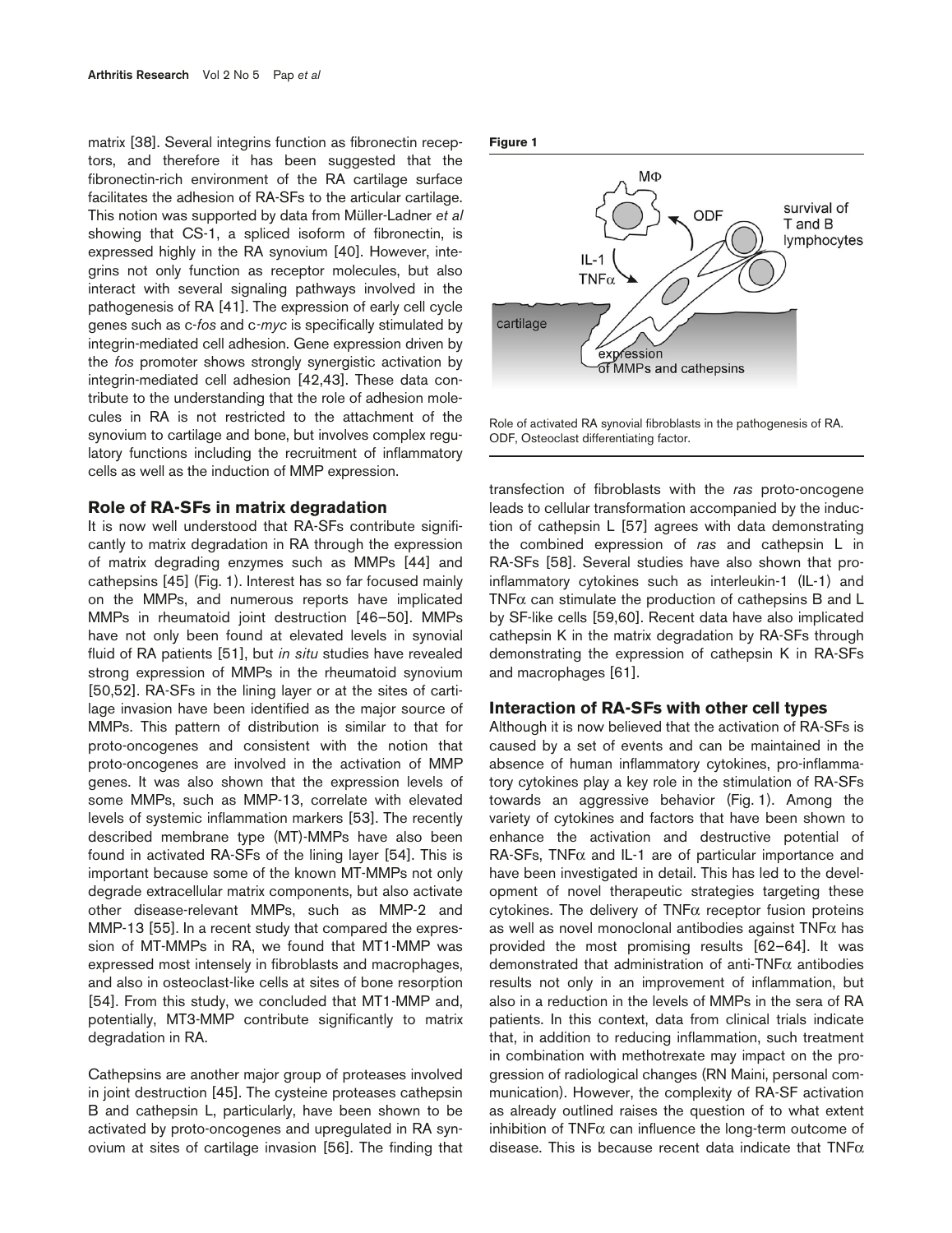may exert different effects on different subtypes of RA-SF through a variation in the distribution of TNF receptor variants in the lining and sublining [65]. Data from animal models of RA are more intriguing, suggesting that, despite a certain overlap in the effect of TNFα and IL-1, there are distinct differences with respect to inflammation and matrix degradation [66]. While TNF $\alpha$  appears to have a more pronounced effect on the extent of synovitis, IL-1 may have a greater impact on joint destruction. As demonstrated by Bendele *et al*, the combination of methotrexate and anti-IL-1 treatment resulted in a 97% reduction of bone resorption [67].

The notion that RA-SFs not only react passively to proinflammatory stimuli but also contribute actively to the pathogenesis of RA is supported by recent findings demonstrating a significant effect of RA-SFs on macrophages and lymphocytes in the RA synovium. It appears that RA-SFs play a significant role in the activation of macrophages in the lining and their differentiation into multinucleated, osteoclast-like bone resorbing cells. As cited in a review by Goldring and Gravallese published in *Arthritis Research*, recent studies have identified a potent regulator of osteoclastogenesis, the osteoclast differentiating factor in the RA synovium [68]. Shigeyama *et al* interestingly demonstrated that RA-SFs produce large amounts of osteoclast differentiating factor *in vivo*, which correlates with the ability of these cells to induce osteoclastogenesis in peripheral blood monocytes *in vitro* [69]. Thus, RA-SFs contribute to the degradation of the extracellular matrix not only directly through the release of matrix degrading enzymes, but also indirectly through effecting the differentiation and activation of osteoclasts (Fig. 1). This close cooperation of macrophages and fibroblasts in the RA synovium is documented further by Hamann *et al* [70], who demonstrated that the cooperation of synovial macrophages and fibroblasts is also mediated through direct cell–cell interactions via ligation of CD55 on RA-SFs with CD97 on macrophages. These interactions appear to take place predominantly in the synovial lining that mediates the progressive destruction of cartilage and bone.

Other data indicate that RA-SFs also influence the accumulation and survival of lymphocytes in the RA synovium. Franz *et al* demonstrated that RA-SFs constitute an important source of IL-16, which has been demonstrated to be chemoattractive for CD4-positive T cells [71]. IL-16 also appears responsible—at least in part—for the anergic state of T cells in the synovial tissue [72]. Interesting data concerning the effects of RA-SFs have also emerged from a study by Salmon *et al* demonstrating that isolated synovial T cells rapidly undergo programmed cell death, whereas a co-culture with SFs prevented apoptosis [73]. SFs derived from patients with RA not only prevent T cells from apoptosis: elegant studies by de Groot and co-workers have shown that RA-SFs also prevent B lymphocytes from programmed cell death [74].

## **Conclusion**

On the basis of these data, it can be concluded that RA-SFs contribute significantly to the survival of both B and T lymphocytes in the diseased synovium, and thereby maintain inflammation (Fig. 1). Based on the fact that RA-SFs are pivotal players in the pathogenesis of joint destruction, we have transferred specific genes to these cells [8,9,75] to explore the distinct pathways of synovial cell activation [76,77].

#### **References**

- 1. Gay S, Gay RE, Koopman WJ: **Molecular and cellular mechanisms of joint destruction in rheumatoid arthritis: two cellular mechanisms explain joint destruction?** *Ann Rheum Dis* 1993, **52 (suppl 1)**:S39–S47.
- 2. Firestein GS: **Invasive fibroblast-like synoviocytes in rheumatoid arthritis. Passive responders or transformed aggressors?** *Arthritis Rheum* 1996, **39**:1781–1790.
- 3. Pap T, Franz JK, Gay RE, Gay S: **Has research on lymphocytes hindered progress in rheumatoid arthritis?** In *Challenges in Rheumatoid Arthritis*. Edited by Bird H, Snaith M. Oxford: Blackwell Science; 1999.
- 4. Franz JK, Pap T, Müller-Ladner U, Gay RE, Burmester GR, Gay S: **Tcell independent joint destruction**. In *T Cells in Arthritis*. Edited by Miossec P, van-den BW, Firestein GS. Basel: Birkenhäuser, 1998:55–74.
- 5. Fassbender HG: **Histomorphological basis of articular cartilage destruction in rheumatoid arthritis**. *Coll Relat Res* 1983, **3**: 141–155.
- 6. Lafyatis R, Remmers EF, Roberts AB, Yocum DE, Sporn MB, Wilder RL: **Anchorage-independent growth of synoviocytes from arthritic and normal joints. Stimulation by exogenous platelet-derived growth factor and inhibition by transforming growth factor-beta and retinoids**. *J Clin Invest* 1989, **83**:1267–1276.
- 7. Müller-Ladner U, Kriegsmann J, Franklin BN, Matsumoto S, Geiler T, Gay RE, Gay S: **Synovial fibroblasts of patients with rheumatoid arthritis attach to and invade normal human cartilage when engrafted into SCID mice**. *Am J Pathol* 1996, **149**:1607–1615.
- 8. Müller-Ladner U, Roberts CR, Franklin BN, Gay RE, Robbins PD, Evans CH, Gay S: **Human IL-1Ra gene transfer into human synovial fibroblasts is chondroprotective**. *J Immunol* 1997, **158**: 3492–3498.
- 9. Nawrath M, Hummel KM, Pap T, Müller-Ladner U, Gay RE, Moelling K, Gay S: **Effect of dominant negative mutants of** *raf***-1 and c-***myc* **on rheumatoid arthritis synovial fibroblasts in the SCID mouse model [abstract]**. *Arthritis Rheum* 1998, **41**:S95–S95.
- 10. Pap T, Franz JK, Hummel KM, Jeisy E, Gay RE, Gay S: **Activation of synovial fibroblasts in rheumatoid arthritis: lack of expression of the tumour suppressor PTEN at sites of invasive growth and destruction**. *Arthritis Res* 2000, **2**:59–65.
- 11. Dooley S, Herlitzka I, Hanselmann R, Ermis A, Henn W, Remberger K, Hopf T, Welter C: **Constitutive expression of c-***fos* **and c-***jun***, overexpression of** *ets***-2, and reduced expression of metastasis suppressor gene** *nm23-H1* **in rheumatoid arthritis**. *Ann Rheum Dis* 1996, **55**:298–304.
- 12. Grimbacher B, Aicher WK, Peter HH, Eibel H: **Measurement of transcription factor c-***fos* **and EGR-1 mRNA transcription levels in synovial tissue by quantitative RT-PCR**. *Rheumatol Int* 1997, **17**: 109–112.
- 13. Knotny E, Ziolkowska M, Dudzinka E, Filipowicz-Sosnowska A, Ryzewska A: **Modified expression of c-Fos and c-Jun proteins and production of interleukin-1 beta in patients with rheumatoid arthritis**. *Clin Exp Rheumatol* 1995, **13**:51–57.
- 14. Trabandt A, Aicher WK, Gay RE, Sukhatme VP, Fassbender HG, Gay S: **Spontaneous expression of immediately-early response genes c-***fos* **and** *egr***-1 in collagenase-producing rheumatoid synovial fibroblasts**. *Rheumatol Int* 1992, **12**:53–59.
- 15. Asahara H, Fujisawa K, Kobata T, Hasunuma T, Maeda T, Asanuma M, Ogawa N, Inoue H, Sumida T, Nishioka K: **Direct evidence of high**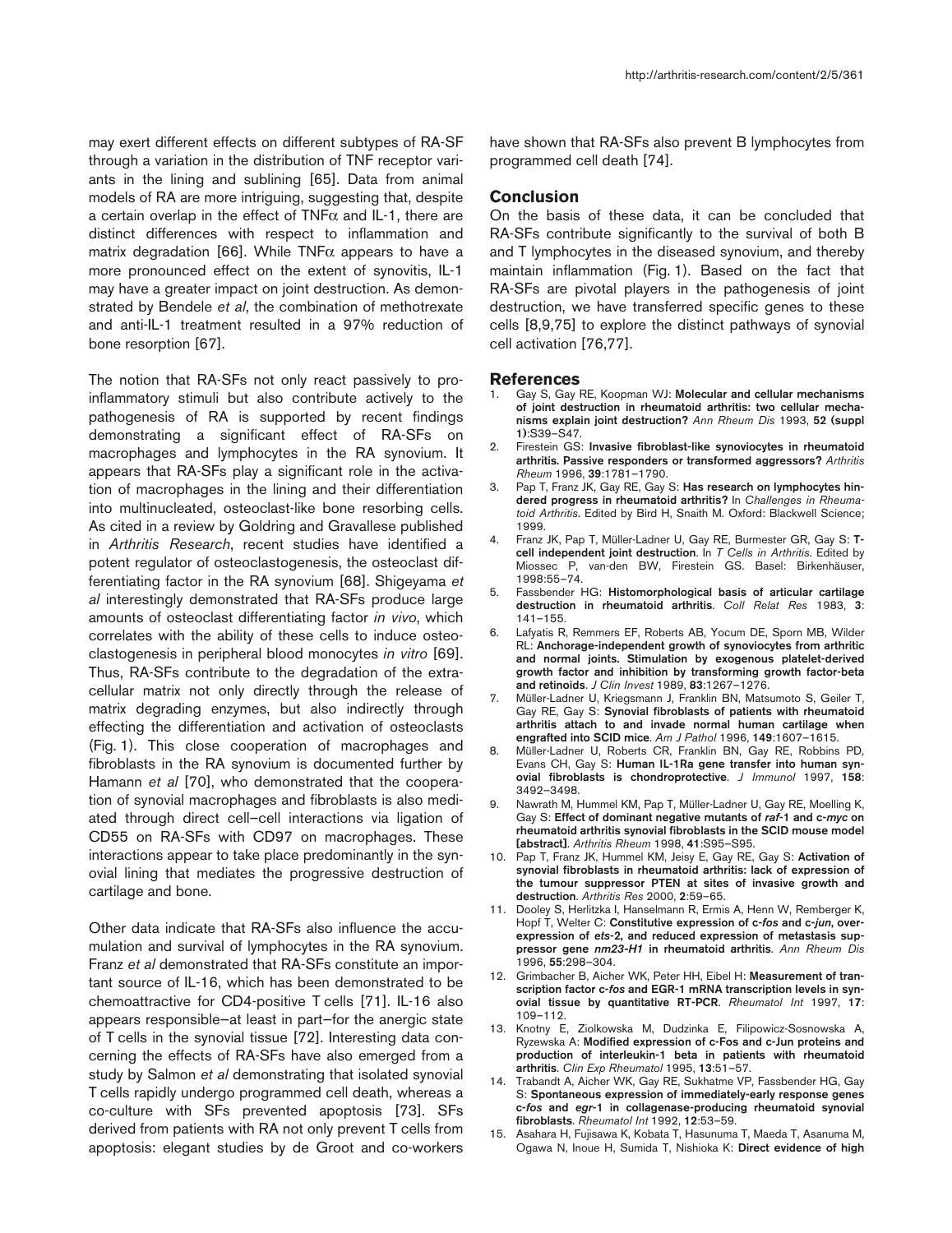**DNA binding activity of transcription factor AP-1 in rheumatoid arthritis synovium**. *Arthritis Rheum* 1997, **40**:912–918.

- 16. Benbow U, Brinckerhoff CE: **The AP-1 site and MMP gene regulation: what is all the fuss about?** *Matrix Biol* 1997, **15**:519–526.
- 17. Miagkov AV, Kovalenko DV, Brown CE, Didsbury JR, Cogswell JP, Stimpson SA, Baldwin AS, Makarov SS: **NF-kappaB activation provides the potential link between inflammation and hyperplasia in the arthritic joint**. *Proc Natl Acad Sci USA* 1998, **95**:13859–13864.
- 18. Han Z, Boyle DL, Manning AM, Firestein GS: **AP-1 and NF-kappaB regulation in rheumatoid arthritis and murine collagen-induced arthritis**. *Autoimmunity* 1998, **28**:197–208.
- 19. Marok R, Winyard PG, Coumbe A, Kus ML, Gaffney K, Blades S, Mapp PI, Morris CJ, Blake DR, Kaltschmidt C, Baeuerle PA: **Activation of the transcription factor nuclear factor-kappaB in human inflamed synovial tissue**. *Arthritis Rheum* 1996, **39**:583–591.
- 20. Palombella VJ, Conner EM, Fuseler JW, Destree A, Davis JM, Laroux FS, Wolf RE, Huang J, Brand S, Elliott PJ, Lazarus D, McCormack T, Parent L, Stein R, Adams J, Grisham MB: **Role of the proteasome and NF-kappaB in streptococcal cell wall-induced polyarthritis**. *Proc Natl Acad Sci USA* 1998, **95**:15671–15676.
- 21. Vincenti MP, Coon CI, Brinckerhoff CE: **Nuclear factor kappaB/p50 activates an element in the distal matrix metalloproteinase 1 promoter in interleukin-1beta-stimulated synovial fibroblasts**. *Arthritis Rheum* 1998, **41**:1987–1994.
- 22. Firestein GS, Echeverri F, Yeo M, Zvaifler NJ, Green DR: **Somatic mutations in the p53 tumor suppressor gene in rheumatoid arthritis synovium**. *Proc Natl Acad Sci USA* 1997, **94**:10895–10900.
- 23. Pap T, Aupperle KR, Jeisy E, Gay RE, Firestein GS, Gay S: **Inhibition of endogenous p53 by gene transfer increases the invasiveness of fibroblast-like synoviocytes in the SCID mouse model of rheumatoid arthritis (RA) [abstract].** *Arthritis Rheum* 1999, **42:**S163.
- 24. Kullmann F, Judex M, Neudecker I, Lechner S, Jüsten HP, Green DR, Wessinghage D, Firestein GS, Gay S, Schöllmerich J, Müller-Ladner U: **Analysis of the p53 tumor suppressor gene in rheumatoid arthritis synovial fibroblasts**. *Arthritis Rheum* 1999, **42**:1594–1600.
- 25. Li J, Yen C, Liaw D, Podsypanina K, Bose S, Wang SI, Puc J, Miliaresis C, Rodgers L, McCombie R, Bigner SH, Giovanella BC, Ittmann M, Tycko B, Hibshoosh H, Wigler MH, Parsons R: **PTEN, a putative protein tyrosine phosphatase gene mutated in human brain, breast, and prostate cancer**. *Science* 1997, **275**:1943–1947.
- 26. Di Cristofano A, Kotsi P, Peng YF, Cordon-Cardo C, Elkon KB, Pandolfi PP: **Impaired Fas response and autoimmunity in Pten+/– mice**. *Science* 1999, **285**:2122–2125.
- 27. Qu Z, Garcia CH, O'Rourke LM, Planck SR, Kohli M, Rosenbaum JT: **Local proliferation of fibroblast-like synoviocytes contributes to synovial hyperplasia. Results of proliferating cell nuclear antigen/cyclin, c-***myc***, and nucleolar organizer region staining.** *Arthritis Rheum* 1994, **37**:212–220.
- 28. Hashiramoto A, Sano H, Maekawa T, Kawahito Y, Kimura S, Kusaka Y, Wilder RK, Kato H, Kondo M, Nakajima H: **C-***myc* **antisense oligodeoxynucleotides can induce apoptosis and down-regulate Fas expression in rheumatoid synoviocytes**. *Arthritis Rheum* 1999, **42**:954–962.
- 29. Taniguchi K, Kohsaka H, Inoue N, Terada Y, Ito H, Hirokawa K, Miyasaka N: **Induction of the p16INK4a senescence gene as a new therapeutic strategy for the treatment of rheumatoid arthritis**. *Nature Med* 1999, **5**:760–767.
- 30. Aicher WK, Heer AH, Trabandt A, Bridges SL Jr, Schroeder HW Jr, Stransky G, Gay RE, Eibel H, Peter HH, Slebenlist U, Gay S: **Overexpression of zinc-finger transcription factor Z-225/Egr-1 in synoviocytes from rheumatoid arthritis patients**. *J Immunol* 1994, **152**:5940–5948.
- 31. Nykanen P, Bergroth V, Raunio P, Nordstrom D, Konttinen YT: **Phenotypic characterization of 3H-thymidine incorporating cells in rheumatoid arthritis synovial membrane**. *Rheumatol Int* 1986, **6**: 269–271.
- 32. Mohr W, Hummler N, Peister B, Wessinghage D: **Proliferation of pannus tissue cells in rheumatoid arthritis**. *Rheumatol Int* 1986, **6**: 127–132.
- 33. Firestein GS, Yeo M, Zvaifler NJ: **Apoptosis in rheumatoid arthritis synovium**. *J Clin Invest* 1995, **96**:1631–1638.
- 34. Nakajima T, Aono H, Hasunuma T, Yamamoto K, Shirai T, Hirohata K, Nishioka K: **Apoptosis and functional Fas antigen in rheumatoid arthritis synoviocytes**. *Arthritis Rheum* 1995, **38**:485–491.
- 35. Kobayashi T, Okamoto K, Kobata T, Hasumuna T, Nishioka K: **Apomodulation as a novel therapeutic concept for the regulation of**

**apoptosis in rheumatoid synoviocytes**. *Curr Opin Rheumatol* 1999, **11**:188–193.

- 36. Franz JK, Pap T, Hummel KM, Nawrath M, Aicher WK, Shigeyama Y, Müller-Ladner U, Gay RE, Gay S: **Expression of sentrin, a novel antiapoptotic molecule at sites of synovial invasion in rheumatoid arthritis**. *Arthritis Rheum* 2000, **43**:599–607.
- 37. Okura T, Gong L, Kamitani T, Wada T, Okura I, Wei CF, Chang HM, Yeh ET: **Protection against Fas/APO-1- and tumor necrosis factormediated cell death by a novel protein, sentrin**. *J Immunol* 1996, **157**:4277–4281.
- 38. Rinaldi N, Schwarz EM, Weis D, Leppelmann JP, Lukoschek M, Keilholz U, Barth TF: **Increased expression of integrins on fibroblastlike synoviocytes from rheumatoid arthritis** *in vitro* **correlates with enhanced binding to extracellular matrix proteins**. *Ann Rheum Dis* 1997, **56**:45–51.
- 39. Ishikawa H, Hirata S, Andoh Y, Kubo H, Nakagawa N, Nishibayashi Y, Mizuno K: **An immunohistochemical and immunoelectron microscopic study of adhesion molecules in synovial pannus formation in rheumatoid arthritis**. *Rheumatol Int* 1996, **16**:53–60.
- Müller-Ladner U, Elices MJ, Kriegsmann J, Strahl D, Gay RE, Firestein GS, Gay S: **Alternatively spliced CS-1 fibronectin isoform and its receptor VLA-4 in rheumatoid synovium demonstrated by** *in situ* **hybridization and immunohistochemistry**. *J Rheumatol* 1997, **24**: 1873–1880.
- 41. Schwartz MA: **Integrins, oncogenes, and anchorage independence**. *J Cell Biol* 1997, **139**:575–578.
- 42. Dike LE, Farmer SR: **Cell adhesion induces expression of growthassociated genes in suspension-arrested fibroblasts**. *Proc Natl Acad Sci USA* 1988, **85**:6792–6796.
- 43. Dike LE, Ingber DE: **Integrin-dependent induction of early growth response genes in capillary endothelial cells**. *J Cell Sci* 1996, **109**:2855–2863.
- 44. Parks WC, Mecham RP: *Matrix Metalloproteinases*. San Diego: Academic Press 1998.
- 45. Müller-Ladner U, Gay RE, Gay S: **Cysteine proteinases in arthritis and inflammation**. *Perspect Drug Discovery Design* 1996, **6**:87–98.
- 46. Gravallese EM, Darling JM, Ladd AL, Katz JN, Glimcher L: *In situ* **hybridization studies on stromelysin and collagenase mRNA expression in rheumatoid synovium**. *Arthritis Rheum* 1991, **34**: 1071–1084.
- 47. Firestein GS, Paine M: **Expression of stromelysin and TIMP in rheumatoid arthritis synovium**. *Am J Pathol* 1992, **140**:1309–1314.
- 48. Konttinen YT, Ceponis A, Takagi M, Ainola M, Sorsa T, Sutinen M, Salo T, Ma J, Santavirta S, Seiki M: **New collagenolytic enzymes/cascade identified at the pannus–hard tissue junction in rheumatoid arthritis: destruction from above**. *Matrix Biol* 1998, **17**:585–601.
- 49. Kikuchi H, Shimada W, Nonaka T, Ueshima S, Tanaka S: **Significance of serine proteinase and matrix metalloproteinase systems in the destruction of human articular cartilage**. *Clin Exp Pharmacol Physiol* 1996, **23**:885–889.
- 50. Lindy O, Konttinen YT, Sorsa T, Ding Y, Santavirta S, Ceponis A, López-Otín C: **Matrix-metalloproteinase 13 (collagenase 3) in human rheumatoid synovium**. *Arthritis Rheum* 1997, **40**:1391–1399.
- 51. Clark IM, Powell LK, Ramsey S, Hazelman BL, Cawston TE: **The measurement of collagenase, TIMP and collagenase–TIMP complex in synovial fluids from patients with osteoarthritis and rheumatoid arthritis**. *Arthritis Rheum* 1993, **36**:372–380.
- 52. Okada Y, Takeuchi N, Tomita K, Nakanishi I, Nagase H: **Immunolocalization of matrix metalloproteinase 3 (stromelysin) in rheumatoid synovioblasts (B cells): correlation with rheumatoid arthritis**. *Ann Rheum Dis* 1989, **48**:645–653.
- 53. Westhoff CS, Freudiger D, Petrow P, Seyfert C, Zacher J, Kriegsmann J, Pap T, gay S, Stiehl P, Gromnica-Ihle E, Wernicke D: **Characterization of collagenase 3 (matrix metalloproteinase 13) messenger RNA expression in the synovial membrane and synovial fibroblasts of patients with rheumatoid arthritis**. *Arthritis Rheum* 1999, **42**:1517–1527.
- 54. Pap T, Shigeyama Y, Kuchen S, Fernihough JK, Simmen B, Gay RE, Billingham M, Gay S: **Differential expression of membrane-type matrix metalloproteinases (MT-MMPs) in rheumatoid arthritis (RA)**. *Arthritis Rheum* 2000, **43**:1226–1232.
- 55. Sato H, Takino T, Okada Y, Cao J, Shinagawa A, Yamamoto E, Seiki M: **A matrix metalloproteinase expressed on the surface of invasive tumour cells**. *Nature* 1994, **370**:61–65.
- 56. Cunnane G, Fitzgerald O, Hummel KM, Gay RE, Gay S, Bresnihan B: **Collagenase, cathepsin B and cathepsin L gene expression in the**